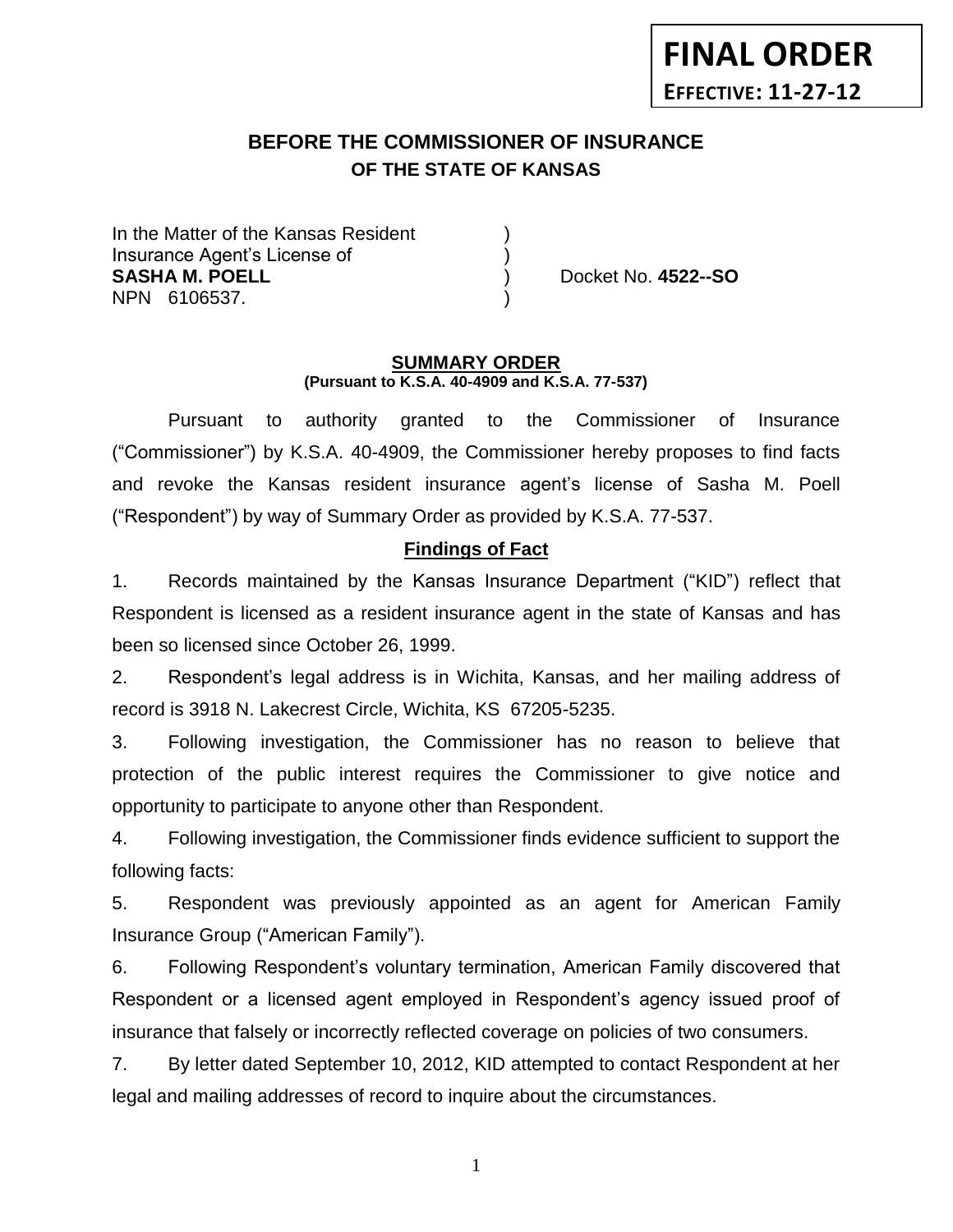8. Returned mail and postal notices reflect that neither address was current.

9. Respondent received the letter addressed to her legal address of record and forwarded to her current address, and she replied by email dated September 25, 2012.

10. Respondent denied knowledge of intentional falsification of documents.

11. By email to the same email address on October 17, 2012, counsel for KID reminded Respondent of the regulation requiring her to notify KID of a change of address within 30 days and suggested an agreed disposition of the matter.

12. By separate email to the same email address later in the day on October 17, 2012, counsel for KID notified Respondent that KID had just learned American Family would be sending additional information and that any agreed disposition would be conditioned on the absence of credible evidence of misconduct.

13. On October 22, KID received Respondent's change of legal and mailing address to 3918 N. Lakecrest Cir., Wichita, KS 67205-5235.

14. American Family provided documentation of two premium checks received from escrow accounts, one for \$2,217.00, dated April 23, 2012, and the other for \$1,801.00, dated December 16, 2011, that Respondent received and cashed but did not apply to the homeowners policies.

15. By letter dated October 22, 2012, and addressed to Respondent at her updated address of record, counsel for KID invited Respondent to reply in writing by mail or email if she disputed the additional facts.

16. To date, Respondent has not replied, and the letter has not been returned; thus, the facts are deemed to be undisputed.

## **Applicable Law**

17. K.S.A. 40-4909(a) provides, in relevant part:

"The commissioner may deny, suspend, revoke or refuse renewal of any license issued under this act if the commissioner finds that the applicant or license holder has . . .

(2) Violated: (A) Any provision of chapter 40 of the Kanss Statutes Annotated, and amendments thereto, or any rule and regulation promulgated thereunder; . . .

(4) Improperly withheld, misappropriated or converted any moneys or properties received in the course of doing insurance business. . . .

(8) Used any fraudulent, coercive, or dishonest practice or demonstrated any incompetence, untrustworthiness or financial irresponsibility in the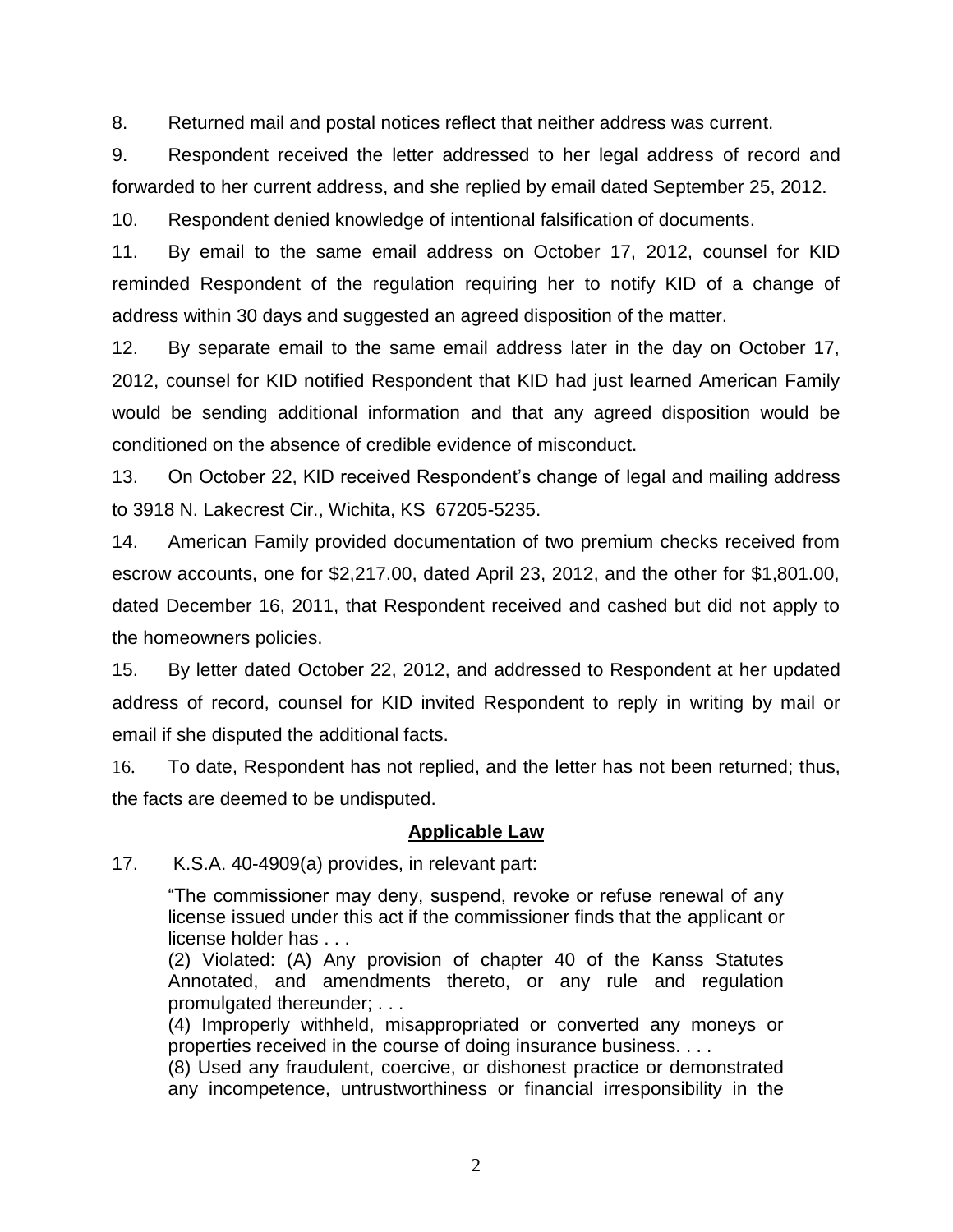conduct of business in this state or elsewhere. . . ." K.S.A. 2011 Supp. 40- 4909(a).

18. "Each person licensed in this state as an insurance agent shall report the following to the commissioner of insurance within 30 days of occurrence: . . . (f) each change in residence address; and (g) each change in the name or address of the agency with which the agent is associated." K.A.R. §40-7-9.

19. In addition, the Commissioner may revoke any license issued under the Insurance Agents Licensing Act if the Commissioner finds that the interests of the insurer or the insurable interests of the public are not properly served under such license. K.S.A. 2010 Supp. 40-4909(b).

### **Conclusions of Law**

20. The Commissioner has jurisdiction over Respondent as well as the subject matter of this proceeding, and such proceeding is held in the public interest.

21. The Commissioner finds that Respondent's license may be revoked pursuant to K.S.A. 40-4909(a)(2)(A) because Respondent has violated an insurance regulation by failing to report a change in residence address within 30 days as well as by failing to report within 30 days of leaving the agency that her mailing address, the agency address, was no longer current.

22. The Commissioner finds that Respondent's license may be revoked pursuant to K.S.A. 40-4909(a)(4) because Respondent received and cashed checks for insurance premium but did not apply the funds to the policies.

23. The Commissioner further finds that Respondent's license may be revoked pursuant to K.S.A. 40-4909(a)(8) because Respondent has demonstrated incompetence, a lack of trustworthiness, and/or financial irresponsibility in the management of her agency and in her dealings with the company and KID's communications.

24. Based on the foregoing findings, the Commissioner concludes that sufficient grounds exist for the revocation of Respondent's insurance agent license pursuant to K.S.A. 2010 Supp. 40-4909(a).

3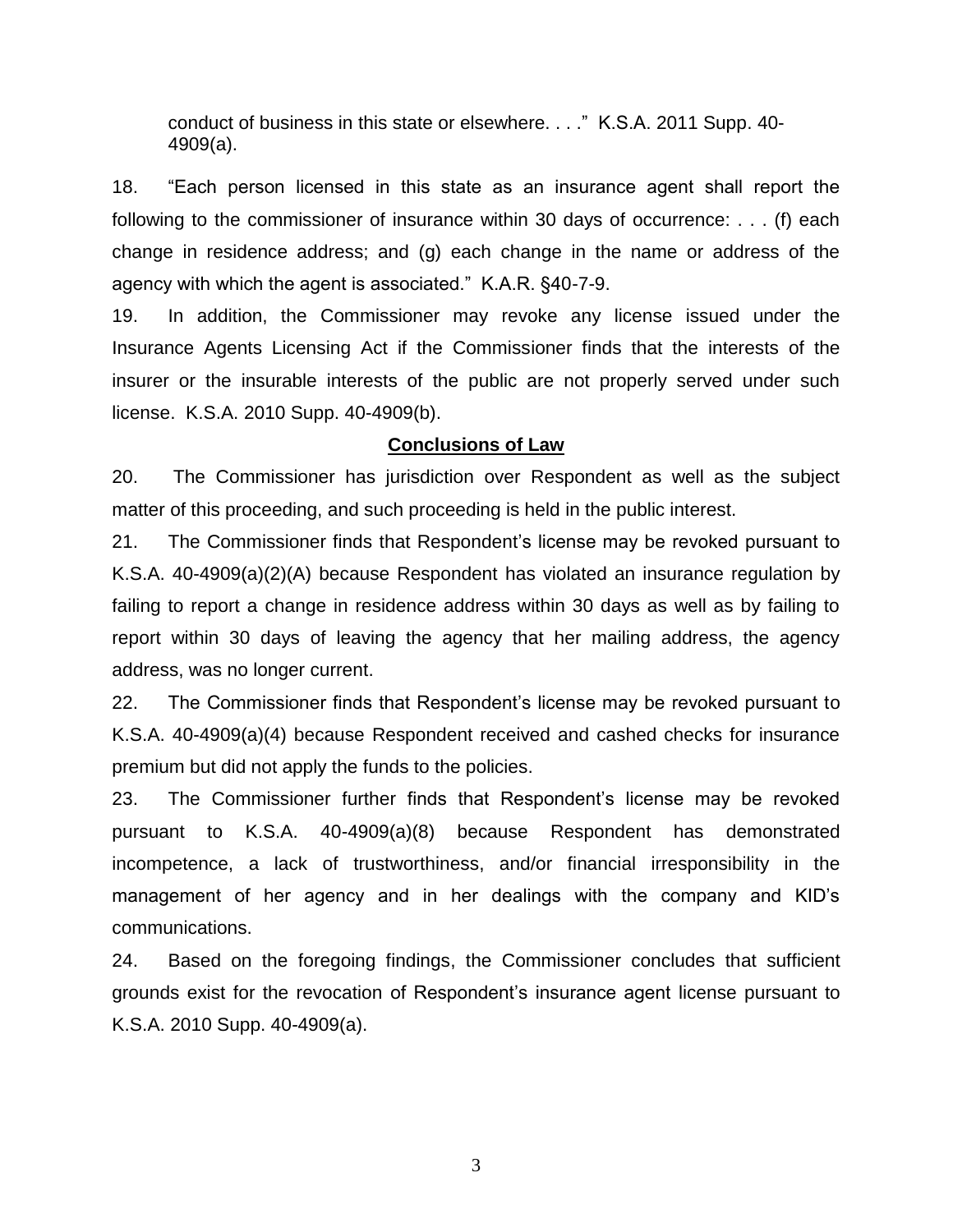25. Further, the Commissioner finds that Respondent's license should be revoked pursuant to K.S.A. 40-4909(b) because it is not serving the interests of the insurer or the insurable interests of the public.

26. Based on the facts and circumstances set forth herein, it appears that the use of summary proceedings in this matter is appropriate, in accordance with the provisions set forth in K.S.A. 77-537(a), in that the use of summary proceedings does not violate any provision of the law, the protection of the public interest does not require the KID to give notice and opportunity to participate to persons other than Respondent, and after investigation, KID believes in good faith that the allegations will be supported to the applicable standard of proof.

#### **Policy to be Served**

Before issuing an insurance agent license, the Commissioner must determine that the applicant is qualified and has not committed any act that would be grounds for denial, suspension, or revocation. K.S.A. 40-4905(b). Further, the Commissioner may revoke any license issued under the Insurance Agents Licensing Act if the Commissioner finds that the interests of the insurer or the insurable interests of the public are not properly served under the license. The following action is appropriate to promote the security and integrity of the insurance business and protect insurance consumers by licensing, or continuing to license, persons or entities to sell, solicit, or negotiate insurance in the State of Kansas only if their conduct indicates they are both qualified and trustworthy.

**THE COMMISSIONER OF INSURANCE THEREFORE ORDERS** that the Kansas resident insurance agent's license of **SASHA M. POELL** is hereby **REVOKED,**  and **SASHA M. POELL** shall **CEASE and DESIST** from the sale, solicitation, or negotiation of insurance, receiving compensation deriving from the sale, solicitation, or negotiation of insurance conducted on and after the effective date of this order, or performing any act toward the solicitation of or transaction of any business of insurance from and after the effective date of this order.

**It is further ordered**, pursuant to KSA 77-415(b)(2)(A), that this order is designated by KID as precedent.

4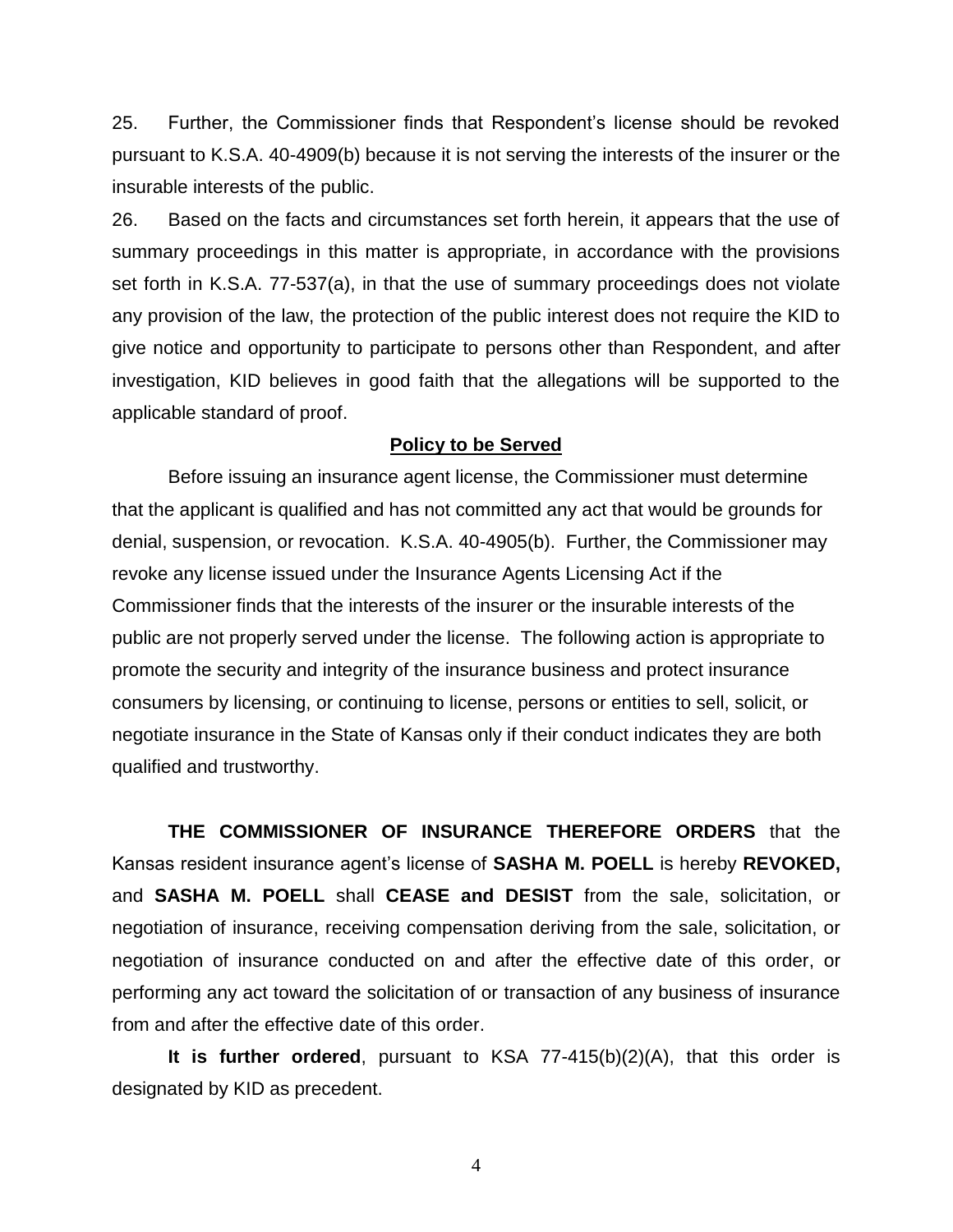#### **IT IS SO ORDERED THIS \_\_9 th \_\_ DAY OF NOVEMBER 2012, IN THE CITY OF TOPEKA, COUNTY OF SHAWNEE, STATE OF KANSAS.**



/s/ Sandy Praeger Sandy Praeger Commissioner of Insurance

BY:

\_/s/ Zachary J.C. Anshutz\_\_\_\_\_\_\_\_\_\_\_ Zachary J.C. Anshutz General Counsel

# **NOTICE OF RIGHTS TO HEARING AND REVIEW**

**Within fifteen (15) days of the date of service of this Summary Order, Respondent** may submit a written request for a hearing pursuant to K.S.A. 77-537 and K.S.A. 77-542. Any request for a hearing should be addressed to the following:

Zachary J.C. Anshutz, General Counsel Kansas Insurance Department 420 S.W.  $9<sup>th</sup>$  Street Topeka, Kansas 66612

If a hearing is requested, the Kansas Insurance Department will serve notice of the time and place of the hearing and information on procedures, right of representation, and other rights of parties relating to the conduct of the hearing.

**If a hearing is not requested in the time and manner stated above, this Summary Order shall become effective as a Final Order upon the expiration of time for requesting a hearing.** In the event Respondent files a Petition for Judicial Review, pursuant to K.S.A. 77-613(e), the agency officer to be served on behalf of the Kansas Insurance Department is

Zachary J.C. Anshutz, General Counsel Kansas Insurance Department 420 S.W. 9<sup>th</sup> Street Topeka, Kansas 66612